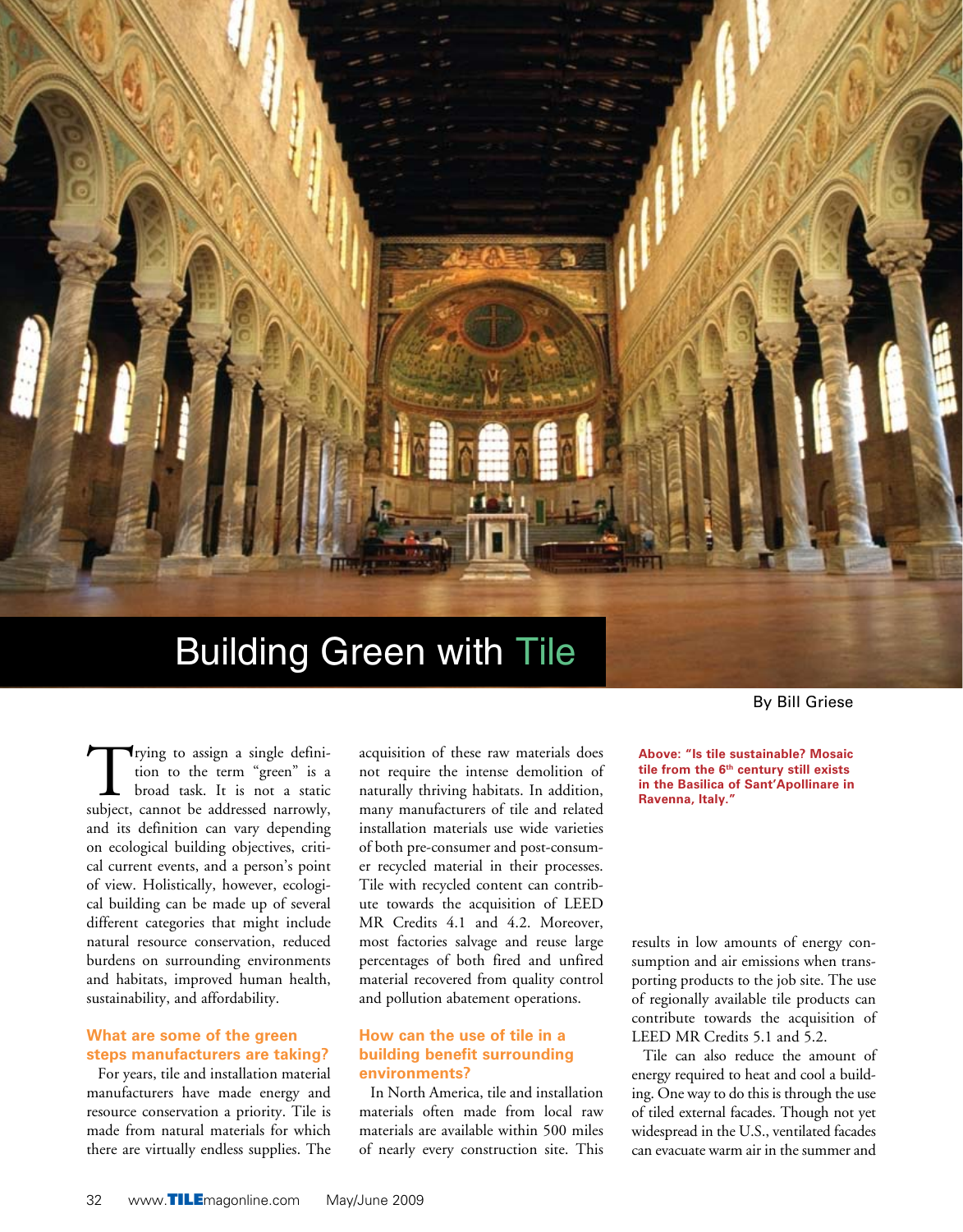# TCNA answers environmental, sustainability questions



**Tile is the Natural Choice - Environmental and Cost Evaluation**

he Tile Council of North America<br>
(TCNA) has published Tile is the<br>
Natural Choice - Environmental<br>
Anatural Choice - Environmental<br>
Cost Evolucion broadway (TCNA) has published Tile is the and Cost Evaluation brochure. The brochure, featured in the 2009 TCA Handbook, addresses one of the main concerns in building design today – environmental sustainability.

Written by TCNA's Green Initiative Committee, it contains information on how tile can contribute LEED® points to a project, 12 reasons to choose tile, an independent life cycle cost analysis of 17 floor coverings, and how tile is environmentally-friendly.

Also of note are two significant additions to the 2009 Handbook – accessibility and sustainability. A new section on accessibility, written by TCNA staff at the request of the United States Access Board, provides accessibility criteria for tile installations. This section lists ways to make tile installations accessible and steps design professionals can take to minimize lippage and its effects.

Additionally, a new section on tile and the environment, written by TCNA's Green Initiative Committee, is included. It contains information on how tile can contribute LEED® points to a project, 12 reasons to choose tile, tile lifecycle costs, and how tile is environmentally friendly.

For information on these publications, visit www.tileusa.com, or call (864) 646-8453.

keep insulation dry in the winter. Tile can also contribute to a building's energy efficiency through radiant heat underlayment systems designed for use with tile. These systems are an energy efficient way to heat a building. Innovative technologies such as the ones mentioned above may be available for credit in LEED, and are accepted on a case-by-case basis for LEED ID Credits 1.1 through 1.4.

Another ecological use of tile includes its exterior use on site hardscapes that include sidewalks, parking lots, driveways,

Tile can also contribute to a building's energy efficiency through radiant heat underlayment systems designed for use with tile.

and courtyards. Light colored tile products tend to have higher solar reflectance indices than traditional paving materials, and can assist in lowering the thermal absorption of a development. By minimizing the development's "heat island effect," the thermal gradient difference between the developed and surrounding undeveloped areas is less severe. The use of tile on site hardscapes can contribute towards the acquisition of LEED SS Credit 7.1.

#### **How does the use of tile contribute towards improved human health?**

One of the biggest human health issues associated with building materials is their effect on indoor air quality. One contributor to poor indoor air quality involves the emission of volatile organic compounds (VOCs) from building materials. Since tile is fired in kilns to very high temperatures, usually greater than 2,000°F, there are no

volatile organics in the finished product that can be released into breathable air. New for LEED version 3, VOC-free tile can contribute towards the acquisition of EQ Credit 4.3. Also, most adhesives and grouts contain little to no VOCs. One would not typically expect VOCs in traditional sand/cement products, and manufacturers have either minimized or virtually eliminated levels of VOCs that might be traceable in mastics, reactive resins, and sand/cement products with latex re-dispersible powders. VOC-free and low VOC adhesives can contribute towards the acquisition of LEED EQ Credit 4.1.

Additionally, tile and hard surfaces in general are hypoallergenic. The use of tile can assist in eliminating dust mites, mold, germs, and bacteria in indoor environments. Moreover, the maintenance of tiled surfaces does not have a negative impact on indoor air quality, as tile is easily cleaned with warm water and usually does not require harsh chemicals.

#### **Is tile sustainable?**

Few would argue that tile can last a very long time. In fact, with proper installation, tiled surfaces can last as long as the building in which they are installed. The reuse of previously installed tiled surfaces in a major renovation can contribute towards the acquisition of LEED MR Credit 1.2. When evaluating the environmental footprint of a building material, it is necessary to divide by the building material's life expectancy. Tile's long life results in a minimal environmental footprint and a cost per year that is lower than competitive flooring products. A tiled flooring system that has undergone a third party Life Cycle Assessment (LCA) may be able to contribute towards the acquisition of a LEED Innovation and Design Credit, ID Credits 1.1 through 1.4.

#### **Are other surface coverings green?**

The carpet and resilient flooring industries have put forth quite a bit of effort in promoting the "low VOC" attributes of their products, and have implemented industry certification programs to establish lower, "tolerable" levels of VOCs.